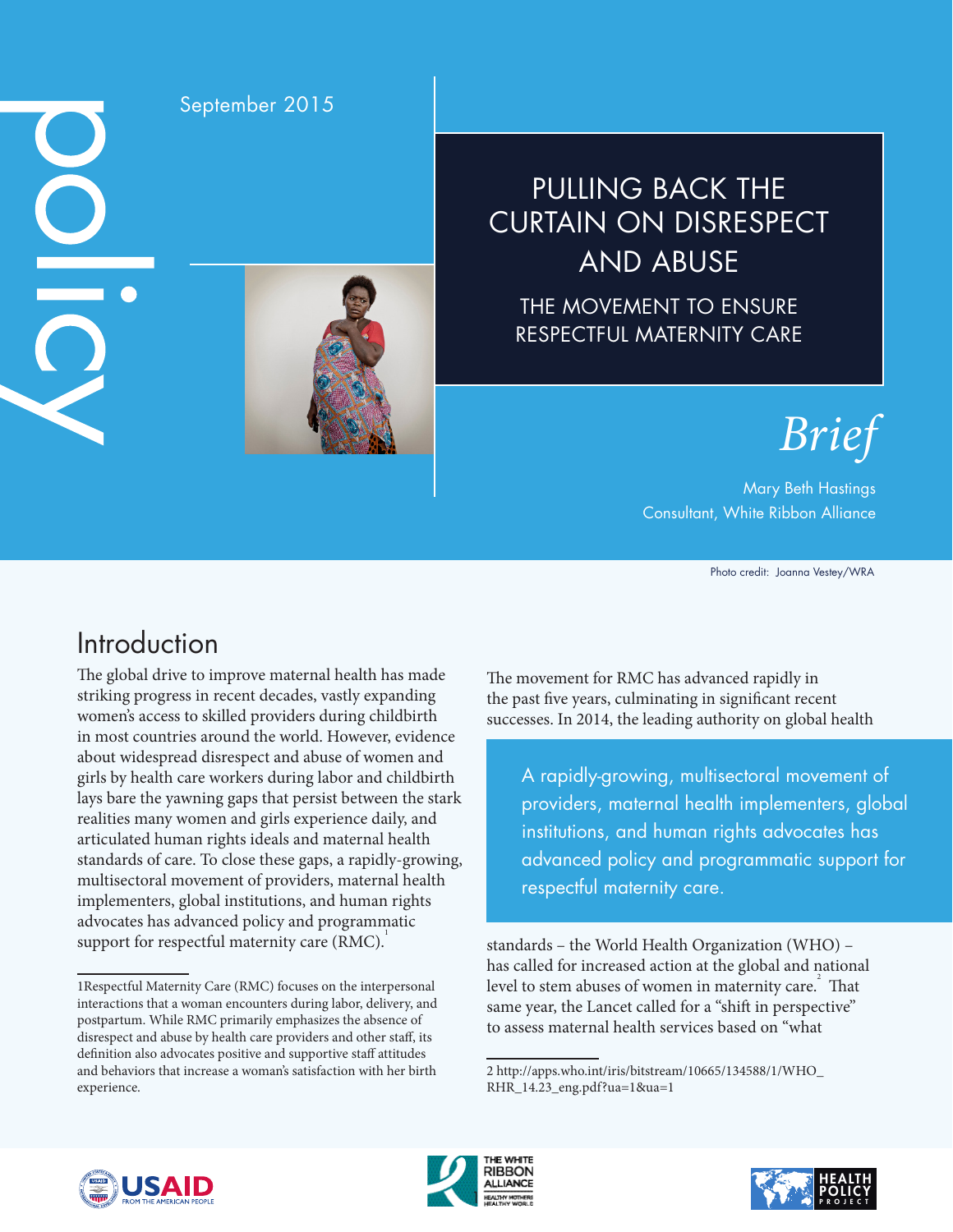women need and want in pregnancy and childbirth."  $\,$ Perhaps most notably given the importance of ownership by and engagement of medical professionals, the International Federation of Gynecology and Obstetrics (FIGO) in July 2014 approved guidelines for "mother-baby friendly birthing facilities." These guidelines affirm women's "right to be treated with dignity and respect," and call for protections from "unnecessary interventions, practices, and procedures that are not evidence-based, and any practices that are not respectful of their culture, bodily integrity, and dignity."

Transecting human rights, gender equality, genderbased violence, quality of care, and reproductive, maternal, newborn, and child health (RMNCH), the RMC movement has captured the attention of key and diverse stakeholders at the global, national, and local levels. As a result, the movement has facilitated common understanding of disrespect and abuse in childbirth, set global targets for respectful care, and developed appropriate interventions to address the individual and structural drivers of disrespect and abuse.

As global leaders look more critically at how to simultaneously advance women's health and rights, particularly in light of the Sustainable Development Goals, it is important to examine where the momentum for respectful maternity care has led thus far, lessons learned in the process, and essential components that must be prioritized moving forward. This policy brief – informed by program documents, global and national policies, and interviews with key stakeholders who have worked for years to advance attention to this issue – seeks to review progress and provide recommendations for advancing maternity care that places women at the center.

### Respectful Maternity Care: Seeds of a Movement

Recent progress on respectful maternity care has decades-old roots, as women's health providers and human rights advocates began raising attention to incidents of disrespect and abuse during labor and childbirth in developed and developing countries alike in the 1970s and 1980s. These incidents span a range of provider behavior and systemic failures, including conducting procedures or examinations without consent, abandoning women during labor, depriving women of privacy, conducting procedures that are not medically indicated, not allowing women to choose their birthing position, directing abusive language at the birthing woman, slapping or hitting, placing multiple women in a bed, and holding women in a facility for non-payment.

Leading advocates posited that as birth moved into hospitals and clinics, some of what women had benefited from with traditional birth attendants – such as respect

> Global efforts to address maternity care abuses lacked coordination and a unifying agenda.

for cultural traditions and an existing relationship between the woman and attendant – was lost in the move to a clinical setting. Despite the fact that this move was focused in part on saving women's lives, these observers and practitioners noted a profound lack of attention to the needs and preferences of birthing women. Many also protested the high rate of cesarean deliveries, particularly in Latin American countries, where grassroots movements launched to provide a more "humanized" approach to childbirth.<sup>5</sup> In 2007, the Center for Reproductive Rights published "Failure to Deliver: Violations of Women's Human Rights in Kenyan Health Facilities," which folded maternity care abuses into a broader sexual and reproductive rights framework.<sup>6</sup> Yet global efforts to address these abuses lacked coordination and a unifying agenda.

<sup>3</sup> http://www.thelancet.com/journals/lancet/article/PIIS0140- 6736(14)60859-X/fulltext?rss%3Dyes

<sup>4 &</sup>quot;Mother-baby friendly birthing facilities." International Journal of Gynecology and Obstetrics. 128 (2015) 95-99.

<sup>5</sup> http://www.midwiferytoday.com/articles/latinamerica.asp 6 http://www.reproductiverights.org/document/failure-to-deliverviolations-of-womens-human-rights-in-kenyan-health-facilities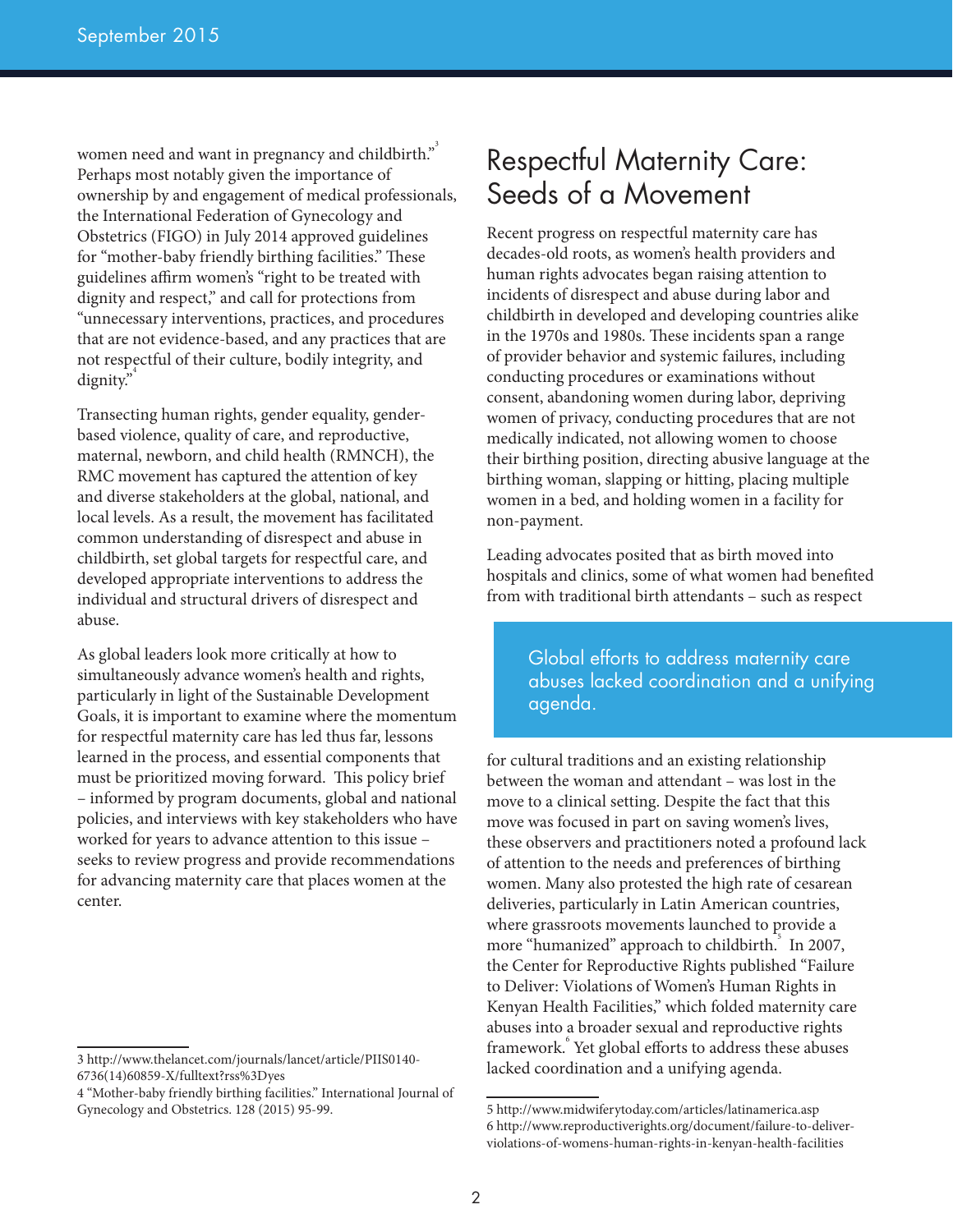In 2010, the United States Agency for International Development (USAID) tackled this lack of coordination, funding a two-pronged effort to investigate the extent and dynamics of disrespect and abuse (D&A) in labor and childbirth, as well as advocate for increased attention to the issue among global, national, and local decision makers. To support research, USAID backed the Translating Research into Action (TRAction) project to fill knowledge gaps on pressing questions surrounding maternal and child health. This led to the groundbreaking landscape analysis of the evidence around D&A by Diana Bowser and Kathleen Hill. The analysis examined contributors to D&A and substantiated a link between D&A and the underutilization of skilled birth attendants. Cited as the launching pad for the new RMC movement, the analysis has shaped definitions of key concepts and established credible evidence of a critical problem.

To disseminate this evidence and build cross-sector support for policy and programmatic action, USAID supported White Ribbon Alliance (WRA) through the Health Policy Project to convene a working group of interested researchers, practitioners, human rights advocates, and maternal health leaders. WRA also worked with its chapters in several countries to build and enhance advocacy efforts promoting RMC. Most significantly, in 2011, WRA assembled a multistakeholder group to craft a charter on the Universal Rights of Childbearing Women based on existing human rights documents. Translated into eight languages, the charter has reached doctors, midwives, advocates, and women in maternity care around the world. Stakeholders in the RMC movement point to the charter as the most significant advocacy achievement of the early years because it created a positive and easily relatable set of principles that could be applied globally.

## Emerging Successes

The RMC movement's message resonates with women and advocates around the world because they

The RMC movement's message resonates with women and advocates around the world because they understand the universality of the problem of disrespect and abuse, and the rights embodied in the RMC charter.

understand the universality of both the problem of D&A and the rights embodied in the RMC charter. As a result, the RMC movement now benefits from and represents a broad range of organizations with truly global reach. The landscape analysis and charter solidified the concept of respectful maternity care, facilitating the spread of enthusiasm for global action to end disrespect and abuse in labor and childbirth. Key organizations and projects – including TRAction, WRA, and Maternal Health Task Force (MHTF) – propelled progress through grassroots and global advocacy, research, and implementation of projects to reduce D&A. Recent advocacy and implementation successes are detailed below.

### Shaping Policy that Promotes RMC

As the RMC movement began, many countries were also beginning to realize that they were falling far short of their Millennium Development Goal 5 targets on maternal health. The link made in the Bowser and Hill landscape analysis between D&A and the underutilization of skilled attendants for childbirth gave RMC new meaning for national policy makers. This facilitated action at the country level, where in many cases WRA chapters were developing RMC advocacy strategies, drafting RMC legislation, and getting buy-in from health officials. At the global level, leading RMC organizations gained attention by presenting the issue at international conferences. They also reached out to World Health Organization (WHO) staff and clinical researchers to raise their awareness of the issue.

<sup>7</sup> Diana Bowser and Kathleen Hill, "Exploring Evidence for Disrespect and Abuse in Facility-Based Childbirth." USAID TRAction Project. September 20, 2010. Accessed at http://www. tractionproject.org/sites/default/files/Respectful\_Care\_at\_ Birth\_9-20-101\_Final.pdf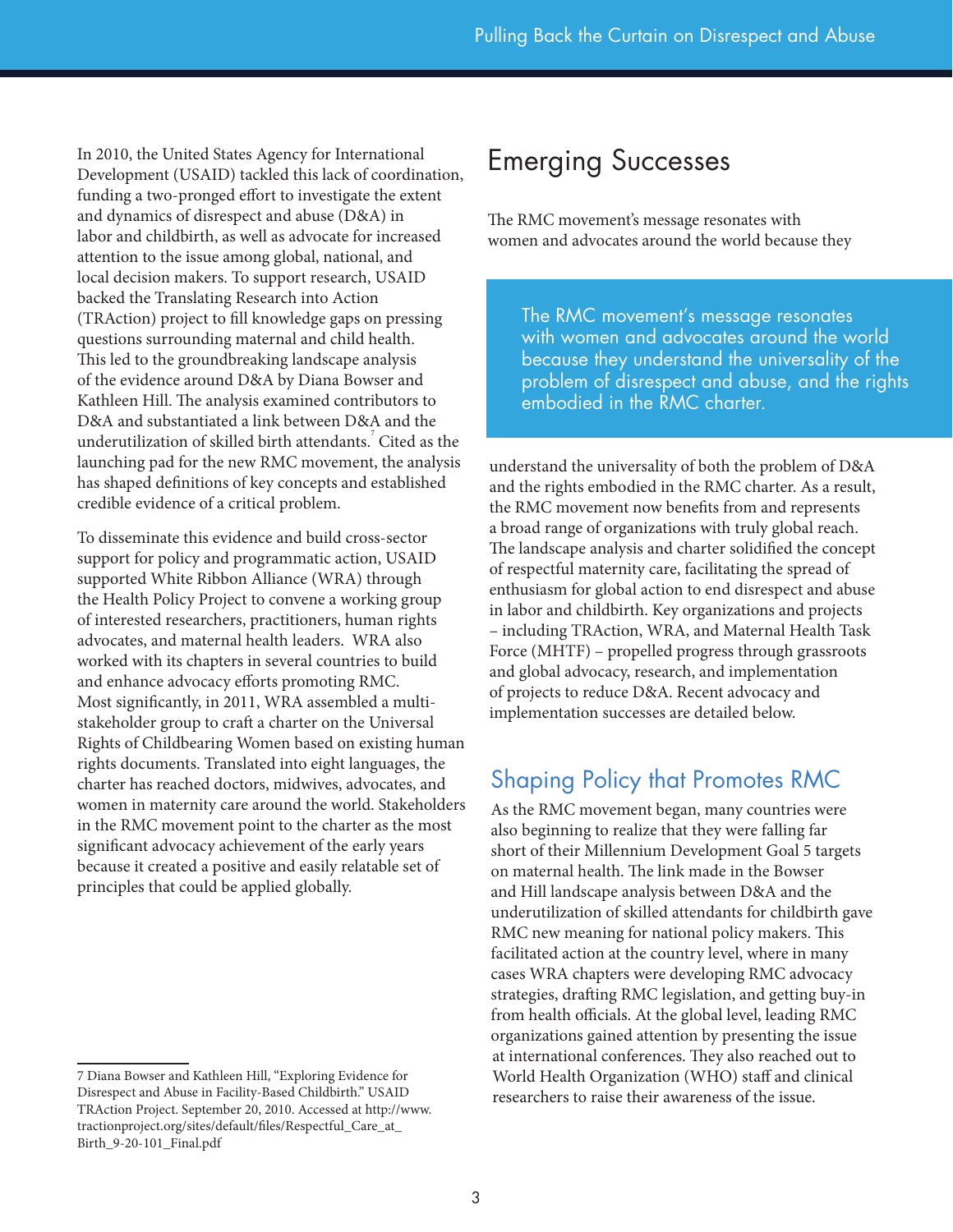Notable advocacy successes as a result of these and complementary efforts include the following:

#### GLOBAL POLICIES AND SUPPORT:

• The WHO endorsed the Universal Rights of Childbearing Women, and in 2014, issued a statement calling on governments and donors to conduct research and launch actions on disrespect and abuse. The WHO also conducted a systematic review of D&A worldwide.

• In May 2015, WHO also issued a "Quality of Care Framework" for maternal and child health that includes both the provision of care and the experience of care as equal determinants of quality of care.<sup>8</sup> This is significant as it situates RMC as a critical quality of care issue, and not exclusively a human rights issue.

• USAID's 2015 Maternal Health Vision for Action highlights respectful maternity care as a critical strategic driver for success in reducing maternal death and D&A.

• In 2014, professional associations representing obstetricians, midwives, and pediatricians endorsed respectful maternity care and pledged to support mother-baby friendly birthing facilities.

• In July 2015, Human Rights in Childbirth convened advocates, legal scholars, researchers, and health care providers from around Africa for a summit. At the summit's conclusion, participants affirmed a consensus statement pledging renewed efforts to combat D&A.

#### NATIONAL POLICIES AND SUPPORT

• The prominence that RMC has gained on the international policy agenda has been crucial for driving national-level progress, as it gives country leaders a framework and at times an incentive for action.

• Nigeria's Federal Ministry of Health adopted the charter on the Universal Rights of Childbearing

Women as its national standard of care for public hospitals and clinics.

• Afghanistan has based its standards of care on the charter.

• In Nepal, the Ministry of Health successfully pushed for its parliament to include charter language in a maternal health bill. Although the bill has unfortunately stalled due to political changes in the country, RMC's integration into proposed legislation remains a significant first step.

• In Malawi, the charter has been used as the basis for RMC training for midwives.

• The RMC movement's growing influence and truly global principles have attracted the attention and support of organizations that work to improve women's experiences of childbirth in Canada, United States, United Kingdom, and Australia. The U.Sbased group Improving Childbirth is using RMC as a frame for its social media outreach and mobilization among U.S. supporters.

### Shaping Implementation of Maternal Health Services through Research

Armed with clearer evidence that disrespect and abuse was a global problem, key institutions took up the task of uncovering additional evidence about drivers of D&A and how to address it. The TRAction project worked through Population Council in Kenya and Columbia University's Averting Maternal Death and Disability (AMDD) program in Tanzania to measure prevalence of D&A and assess different approaches to reduce it. At the same time, MHTF worked with partners in Tanzania

> Armed with clearer evidence that disrespect and abuse was a global problem, key institutions took up the task of uncovering additional evidence of D&A and how to address it.

and Ethiopia to similarly measure prevalence, explore drivers of D&A, and develop community-led solutions.

This research has contributed substantially to understanding of D&A. For example, each program

<sup>8 &</sup>quot;Quality of care for pregnant women and newborns – the WHO vision." BJOG: An International Journal of Obstetrics and Gynaecology. 122:8. 1 May 2015.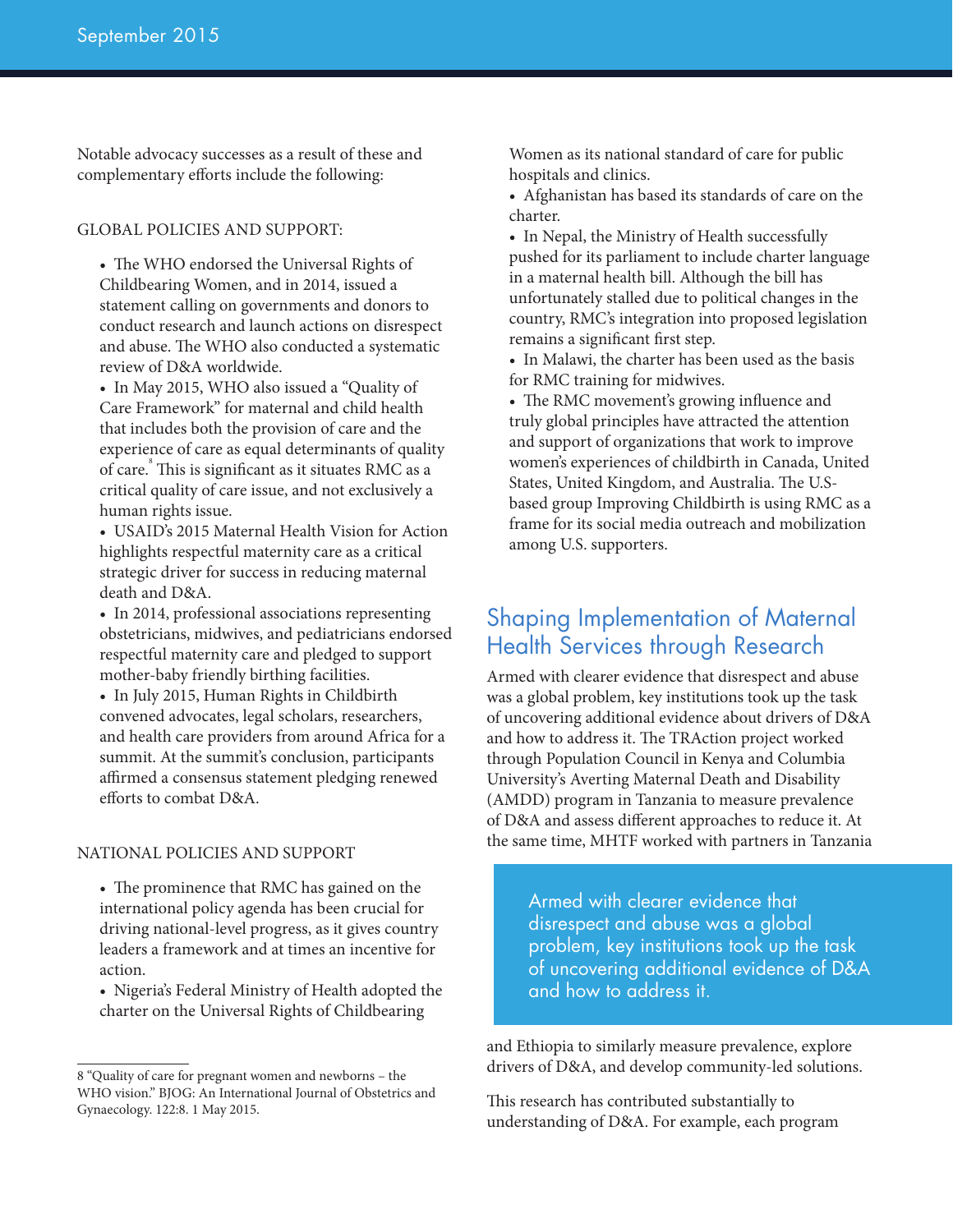site found that the rate of D&A varies greatly. D&A observed by researchers is universally higher than D&A reported by patients or health staff. All studies found that health officials were commonly resistant to the idea that D&A was occurring with any frequency, and that health care providers often saw their behavior – including physical abuse – as necessary or even lifesaving for the woman and/or baby.

While the types of disrespect and abuse varied, it was not always clear whether violations were caused by practitioner behavior or by systemic failures. For example, if staff abandon a woman during childbirth, it could be due to health providers' disregard of her needs, or it could be a result of poor client-to-provider ratio. Other abuses are easier to classify. Placing multiple women in one bed is generally a failure of the health system to provide sufficient beds, while physical and verbal abuse is a behavioral failure. However, the research noted that provider behavior can also be heavily influenced by the health system, as poor staffing, pay, and schedules create a stressful environment that can undermine respectful care.

This seminal implementation research has proven critical for accelerating attention to the knowledge gaps surrounding D&A. Many stakeholders have pointed out that while RMC was a scarcely known topic five years ago, now there is new RMC research emerging frequently, some of it in developing countries and conducted by researchers independent of the main RMC research projects. Stakeholders also noted that there is an increased interest in seeking out their research, with frequent requests to present on RMC at conferences, or citations of even unpublished work.

### Lessons Learned

Stakeholders point to several key lessons learned over the past several years of coordinated advocacy, research, and implementation on RMC:

Advocacy, research, and implementation are highly interdependent. The RMC movement has benefited from a coordinating and convening mechanism that included these three elements. Researchers ensure critical evidence for advocates to use to advance

policy, and for implementers to use in developing interventions. Advocates provide a dissemination outlet for researchers' evidence, and ensure that policy changes support -- and grassroots mobilization sustains -- RMC implementation. Because of their close contact with the field, advocates and implementers are able to identify key questions for researchers to investigate.

Implementers test how well the research is capturing conditions in the field, and provide advocates with promising practices to build further institutional and political support.

Health professionals can be allies. RMC implementers discovered that doctors, nurses, and midwives often experience disrespect and abuse at the hands of the health system, which can contribute to poor patient treatment. While women must have legal recourse when they experience D&A, a punitive approach to reducing D&A under these circumstances is not always best. Addressing the structural drivers of D&A can transform health professionals into allies within a system that improves their understanding of the importance of RMC while holding them accountable to RMC standards.

Coordination of global and national advocacy is powerful. National-level advocacy efforts have been shown to be critical to success of any RMC initiative, because political will is essential to adopting and implementing needed changes. In Afghanistan, for example, although they have adopted language from the charter in their national standards of care, they have lacked the political will to ensure that these standards are met. In turn, advocacy gains at the global level are a tremendous boost to national advocates because they increase the stakes for national leaders.

Messaging matters. The RMC movement has shifted somewhat from an exclusive emphasis on D&A to more positive messaging about promoting RMC. This has facilitated important advocacy and implementation gains, as RMC depicts an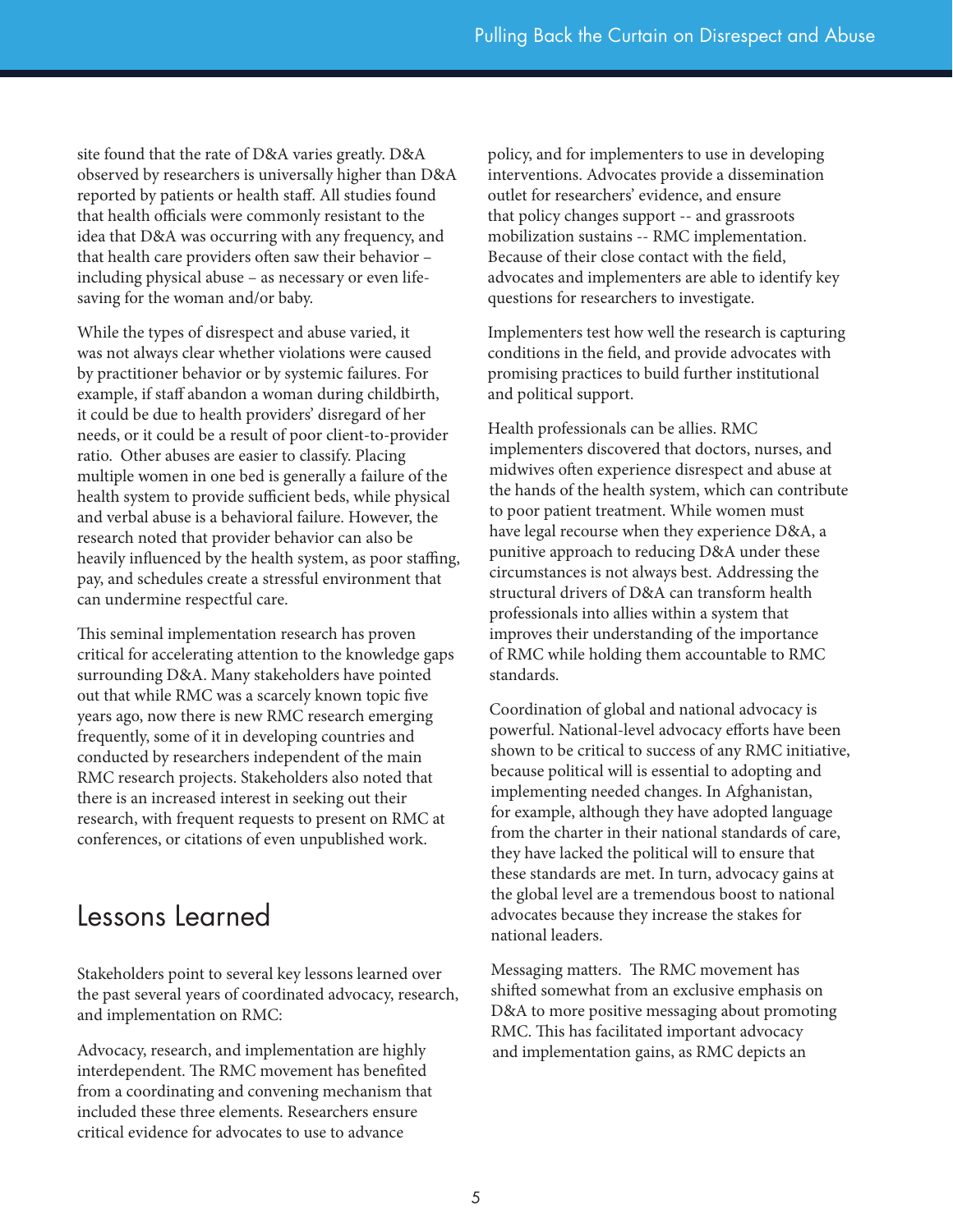affirmative vision of what care can become. At the same time, continued discussion of D&A has ensured that the seriousness of the abuses is not lost. In addition, implementers have found success through messages that encourage mutual respect between providers and patients, while not detracting from messages that support universal rights.

RMC must include both specific changes and fundamental shifts in interpersonal dynamics. Increasing precision in defining D&A and RMC has helped propel the movement, creating an overarching frame that includes specific expectations within the charter about what kind of care women should experience. However, respectful care must be understood more broadly than one or two changes in a maternity ward, such as installing curtains or approving the presence of companions. Successful efforts to promote RMC consider and address the systems, structures, attitudes, and behaviors that are generating D&A within a given environment.

Advancing RMC is context-specific and more information is needed about what works. Although experiences of D&A are common across cultures, successful solutions thus far have been deeply grounded in local context. At this stage few interventions have been thoroughly tested, and none have been scaled up. Stakeholders involved in implementation thus far emphasize that their findings and specific interventions may not adapt to other cultures or countries.

Partnerships with other sectors are critical. The breadth of the RMC movement is cited by stakeholders as critical to its strength, in part because it brings together advocates who see the issue from different vantage points. Several stakeholders noted that the movement could have benefited from being even more inclusive from the beginning – by bringing in the experience and lessons from advocates and practitioners in the HIV movement, for example.

# The Future of RMC and the Evolving Definition of Quality of Care

The successes of the RMC movement have created new opportunities, leading to an important juncture with the quality of care movement. For decades, global maternal health programs operated under the assumption that the solution to maternal morbidity and mortality was to increase women's access to skilled providers. When it became apparent that such access did not always equal success, maternal health leaders began paying more attention to quality of maternal health care. At the time and until recently, those concerned with health care quality exclusively emphasized the practitioner's clinical skills and behaviors, such as managing hemorrhage. Patients' rights or perceptions of their care were not originally considered relevant to this definition of quality.

The WHO's vision of quality of care for pregnant women and newborns that was published in May 2015 signaled an evolving departure from the original definition. The framework breaks quality of care into two equal parts that influence each other: the provider's provision of care (evidence-based practices, actionable information systems, and functional referral systems) and the patient's experience of care (effective communication, respect and dignity, and emotional support).

This marriage of the public health approach to quality of care with the human rights approach to health is potentially ground breaking. It presents a clear affirmation of RMC advocates' arguments that D&A is a health systems failure, and that women's experiences of how they are treated during labor and childbirth are just as important to health care quality as following evidence-based protocols.

Leading up to this shift, RMC and quality of care have been closely related and have influenced each other. Implementers have used quality of care frameworks in implementation of RMC interventions, for example. Also, just as with RMC, quality of care interventions have sought to change not only provider behavior, but the systems that influence that behavior. RMC's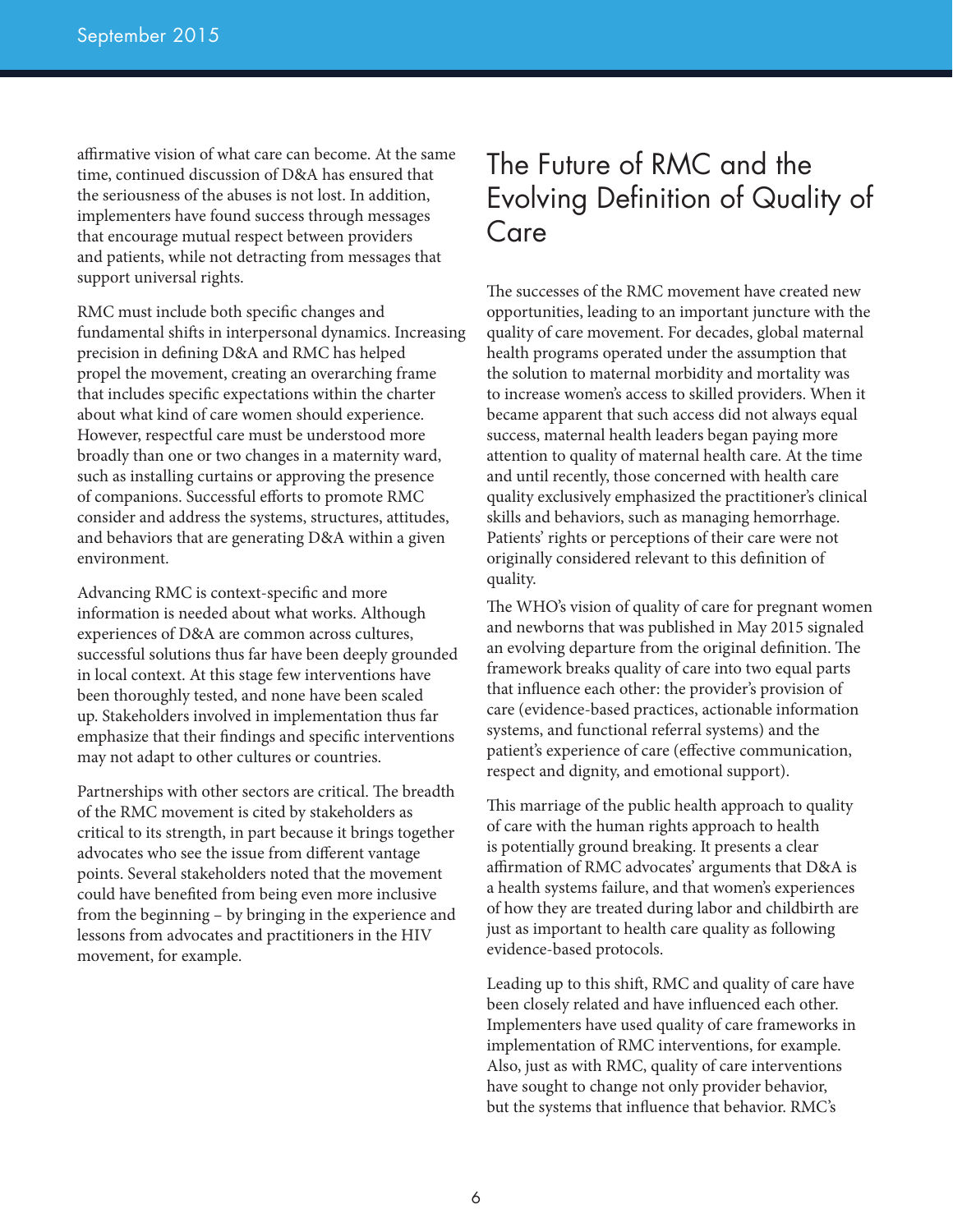influence on quality of care debates has brought increasing attention to patient perceptions.

Yet the two approaches have differed primarily in how each measures success. In the original quality of care approach, a successful interaction with the health system includes a skilled provider using evidencebased practices. In the respectful care model, that same interaction is only successful if the provider obtains consent for procedures, communicates effectively to the patient, and allows for necessary emotional support.

Moving forward, in order to ensure the equal status of provision and perception, the shift in quality of care's definition to explicitly include RMC will need to be accompanied by an equal shift in how it is measured.

# Recommendations

### Program Recommendations

Disrespect and abuse must be addressed at multiple levels because responsibility for D&A is broadly shared. D&A is generated by power dynamics between provider and patient, under-resourcing of the health sector, gender inequality, discrimination, and poor training. Successful responses must cross sectors, including legal cases, social accountability, provider values clarification training, health systems strengthening, and grassroots education to empower women as rights bearers.

Approaches to reducing D&A must be contextual and involve women. In developing responses to D&A, it is critical to keep women in the center. Women should be involved in the definition of their needs and preferences in maternity care, as well as in setting up systems to facilitate their ongoing feedback and participation. Interventions must be specific to their location, and elements that are transferable can only be adapted from one place to another with women's active involvement.

Process is important. The visibility of RMC has increased interest in rapidly developing and implementing responses. However, it is important to ensure that the process builds participation of and support from all stakeholders, including providers, health officials, community leaders, and women

themselves. Project designers should examine their assumptions and be quite careful that projects do not inadvertently cause harm. Because RMC is a fresh field, poorly implemented projects risk not only localized setbacks, but can cause a loss of political or donor interest in other RMC interventions.

RMC needs better definition and indicators. RMC is not simply the absence of D&A, yet its definition remains elusive. Program implementers should seek to define indicators that pinpoint what successful RMC interventions look like.

Isolated trainings are not the solution. As discussed above, the sources of D&A are at multiple levels. Interventions should address as many levels as possible, avoiding quick fixes that lack sustainability.

### Policy Recommendations

RMC should be a global maternal health priority. The universality of the Sustainable Development Goals (SDGs) meshes well with the universality of RMC principles, posing an important opportunity to consolidate global progress on RMC. Global and national leaders should ensure that commitments to RMC are woven into their health strategies to achieve the SDGs, building on evidence of RMC's contributions to maternal health and human rights. Civil society organizations also have an opportunity with the SDGs to insist on integrating RMC into public and private sector approaches to maternal health.

RMC is a legitimate and important aspect of quality maternal health care. The WHO vision of quality care affirms RMC's legitimacy as an essential aspect of quality of care. Global and national leaders should incorporate this broader definition of quality of care into health policies, and ensure their measurement of success incorporates respect, protection, and fulfillment of human rights in the health care setting.

RMC is at a critical juncture; needs increased investment to ensure implementation. As a relatively new intervention area, RMC requires adequate resources to test approaches and expand its scope. Policy commitments are not sufficient without support